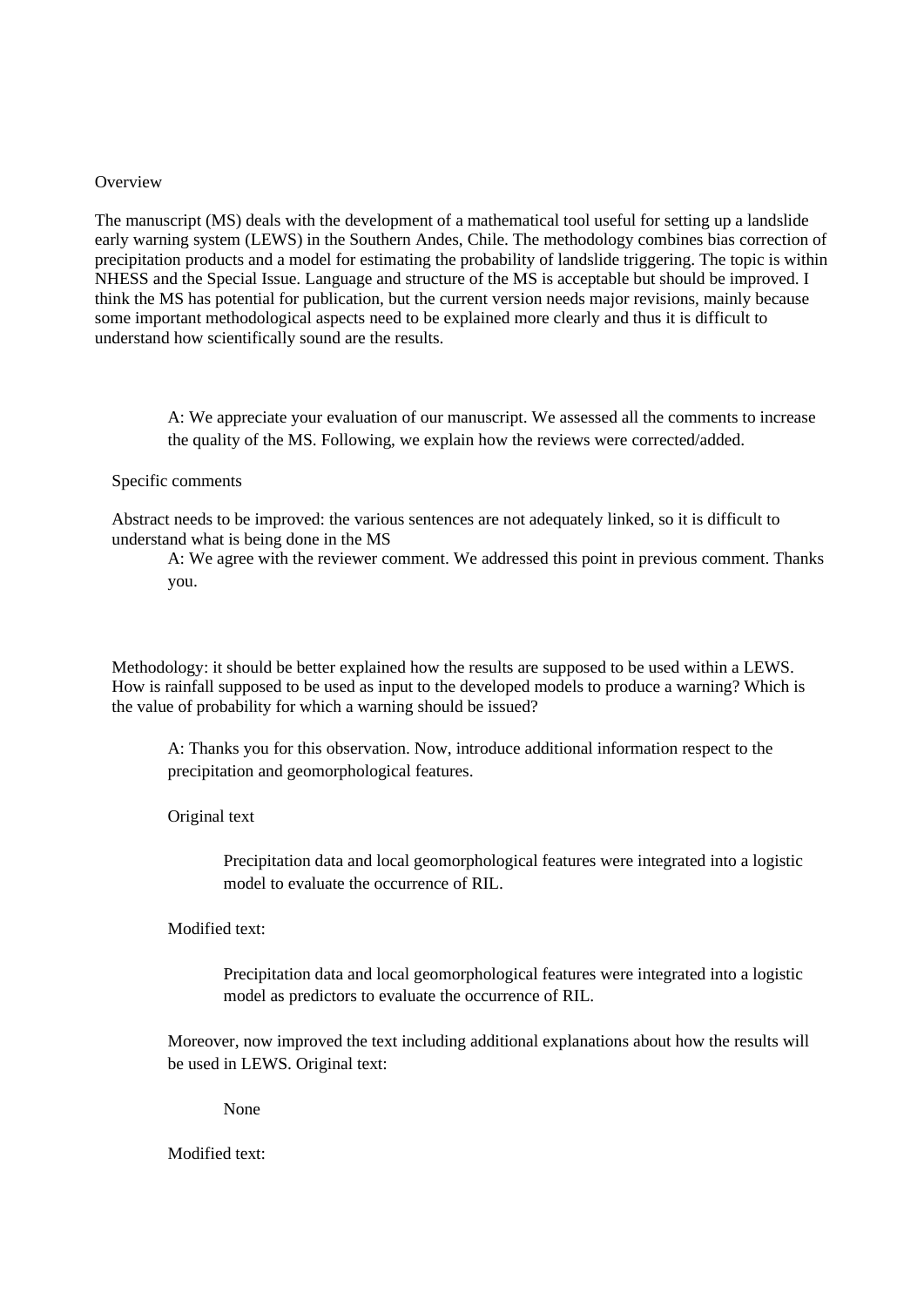We consider an approximation of the probability of occurrence of RIL through logistic distributions. The probability allows a spatialization of "prone-landslide" or "not pronelandslide" conditions under established precipitation and topographical conditions.

Regarding the probability for which a warning should be issued, now we introduce

Added text:

We propose that the threshold must be suitable to separate a prone-landslide event from a non-prone-landslide event. The threshold maximizes the sensibility in the four models with different degrees of performance of RILEWS.

Section 3.3: When computing ROC sensitivity and specificity how do you treat observed landslides? I mean, observed landslides are point features, while the output of your model is spatially distributed: how is the comparison between the two done? Is a buffer considered around observed landslide points, or you just take the value at the cell including the point?

A: Thanks you for this observation. Now, we clarify the comparison method

## Original text

The quality of each regression was evaluated by ROC analysis (Fawcett, 2006) using the independent database BD2 (Figure 2).

# Modified text:

The quality of each regression was evaluated by ROC analysis (Fawcett, 2006) using the independent database BD2 (Figure 2). The DB2 has georeferenced the initial failure zone. We compared the initial failure zone to the pixel of our models (pixel that includes the point).

Figure 8 and 9, model 1 and model 4 have basically the same performance. This means that Seven-day precipitation does not add much information. Perhaps the authors should think and comment on this

A: Thanks for your accurate observation. We agree. Now we modified the text:

This is consistent when we compare M1 (AUC=0.80) and M4 (AUC=0.79); they present similar sensitivity values (~91% in both cases), suggesting that either model could be used.

Added text:

This is consistent when we compare M1 (AUC=0.80) and M4 (AUC=0.79); they present similar sensitivity values (~91% in both cases), suggesting that either model could be used. Model 1 and Model 4 showed similar performance due to one being contained in the second. Hence, we interpret that an overrepresentation could exist. Therefore, model 4 does not support additional information. At an operational level, the discard of model 4 reduces the computing loading, simplifying the alert processes.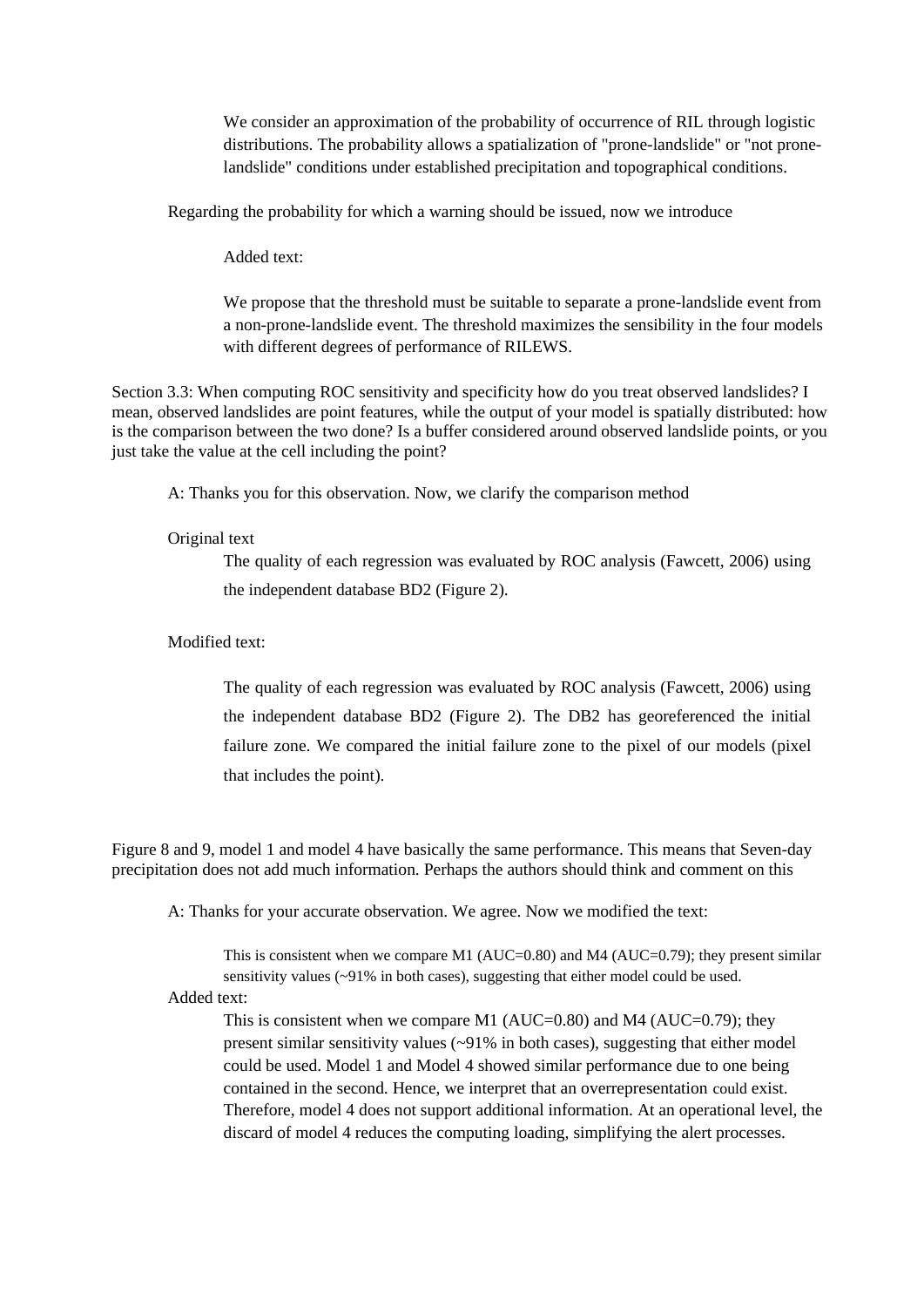Table 2 – Model 4 is the only one combining 3 explanatory variables. Why do not investigate also all the other possible combinations of 3 and 4 variables?

A: We agree that multiple combinations may contribute to accurate models. We noted that daily and 7-days accumulated precipitation are sufficient to create RILEWS. A RILEWS with many precipitation-derived variables will need additional computational time, increasing the load of the operational system. Therefore, we propose to use limited variables in the RILEWS proposed. We added additional information in section 3 (previous to figure 2).

Figure quality should be improved (all)

A: We agree with the reviewer. Now we upload vectorial format to the server, increasing the quality.

4.2 is mainly a list of the calibrated parameters for the logit and probit models. Perhaps revise but creating a table with the parameters' values, while the text comments the table

> A: We appreciate your useful comment. Now, we added two tables to section 4.2 to improve the understood of our contribution. Thank you

Added tables:

|                | <b>Intercept</b>    | <b>Daily</b><br>precipitation | Seven-day<br>accumulated<br>precipitation | <b>Thirty-day</b><br>accumulated<br>precipitation | <b>Slope</b>            |
|----------------|---------------------|-------------------------------|-------------------------------------------|---------------------------------------------------|-------------------------|
| <b>Model 1</b> | $3.5235 \pm 0.0069$ | $-0.8176 \pm$<br>0.0089       |                                           |                                                   | $-0.1696 \pm$<br>0.0049 |
| <b>Model 2</b> | $3.3582\pm0.0067$   |                               | $0.6413 \pm$<br>0.0063                    |                                                   | $-0.1365 \pm$<br>0.0086 |
| <b>Model 3</b> | $3.1658 \pm 0.0091$ |                               |                                           | $-0.3518 \pm$<br>0.0033                           | $-0.1289 \pm$<br>0.0072 |
| <b>Model 4</b> | 3.5206±0.0106       | $-0.8124 \pm$<br>0.0066       | $0.0020 \pm$<br>0.0086                    |                                                   | $-0.1675 \pm$<br>0.0080 |

TABLE XXX1: Values of the estimators for the Logit models

TABLE XXX2: Values of the estimators for the Probit models

| Intercept | <b>Daily</b><br>precipitation | Seven-day<br>accumulated<br>precipitation | Thirty-day<br>accumulate<br>precipitatio | Slope |
|-----------|-------------------------------|-------------------------------------------|------------------------------------------|-------|
|-----------|-------------------------------|-------------------------------------------|------------------------------------------|-------|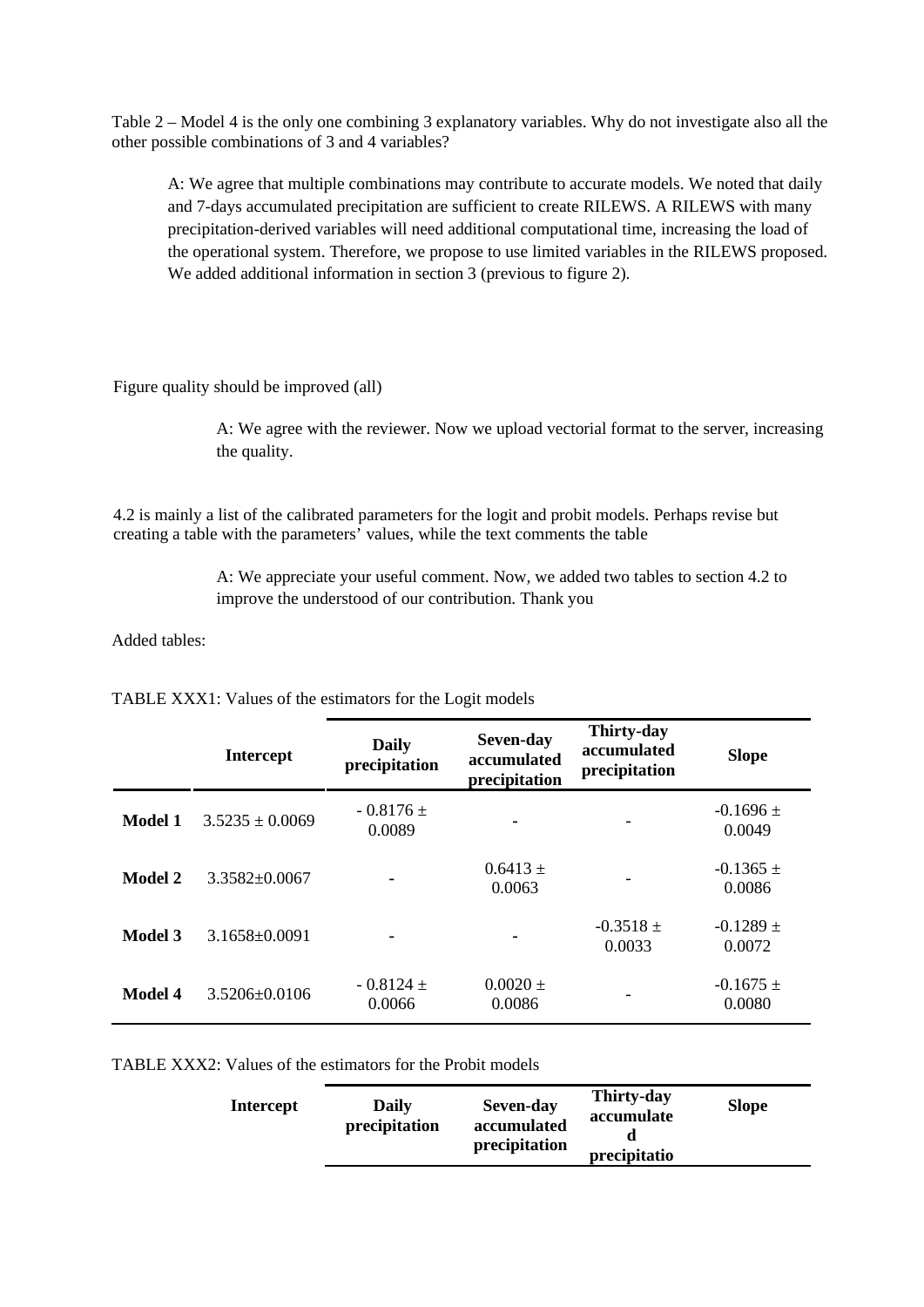|                |                       |                          |                         | n                       |                         |
|----------------|-----------------------|--------------------------|-------------------------|-------------------------|-------------------------|
| Model 1        | $1.9113 \pm$<br>0.003 | $-0.4166 \pm$<br>0.0046  |                         |                         | $-0.0741 \pm$<br>0.0022 |
| <b>Model 2</b> | $1.8490\pm0.003$      |                          | $-0.3545 \pm$<br>0.0029 |                         | $-0.0675 \pm$<br>0.0038 |
| <b>Model 3</b> | $1.7482\pm0.004$      | $\overline{\phantom{0}}$ |                         | $-0.1897 \pm$<br>0.0020 | $-0.0596 \pm$<br>0.0033 |
| Model 4        | $1.9110\pm0.004$<br>4 | $-0.4016 \pm$<br>0.0027  | $-0.0202 \pm$<br>0.0038 |                         | $-0.0732 \pm$<br>0.0040 |

Section 5.1 Precipitation accuracy, and about uncertainty in general: the paper may benefit from a more complete literature overview on this point: see, in addition to cited papers e.g.: https://doi.org/10.1016/j.geomorph.2015.04.028 , https://doi.org/10.1016/J.GEOMORPH.2014.06.015 https://doi.org/10.5194/hess-21-4525-2017 https://doi.org/10.1016/j.jhydrol.2015.10.010 https://doi.org/10.1016/j.geomorph.2016.11.019 https://doi.org/10.1016/j.geomorph.2017.02.001 https://doi.org/10.1007/s11069-018-3508-4<https://doi.org/10.1007/s11069-019-03830-x>

A: We agree. Now we added additional information about the precipitation accuracy. We appreciate the references provided that allow expanding the value of our contribution.

L 134: you use only  $20 - 30$  % of the data for calibration. Why not an higher percentage?

A: We select this amount to has a "large" database form validation. The amount of RIL in the zone still poor in comparison to others studies. However, this correspond to the more dense database in the South of Chile that exists. Therefore, we want to develop a coarse logistic models using the worst data constrains.

It is unclear how you select 57 landslide events from the available 4,987 RIL. 57 events are a quite few, according to the literature (see, e.g. DOI: 1007/s10346-021-01704-7; <https://nhess.copernicus.org/articles/21/2125/2021/>)

A: Currently, the south of Chile has a well-identified landslide database without a date. The local database has 4987 RIL (with and without date). We select the RIL events inside the study zone that has precise dates. In to future, we expect to delimitate the landslide dates using the methodology of Morales et al. (2021). This constraint will allow us to develop better RILEWS and increase the spatial coverage of our system. Now, we correct the sentences:

Original text: